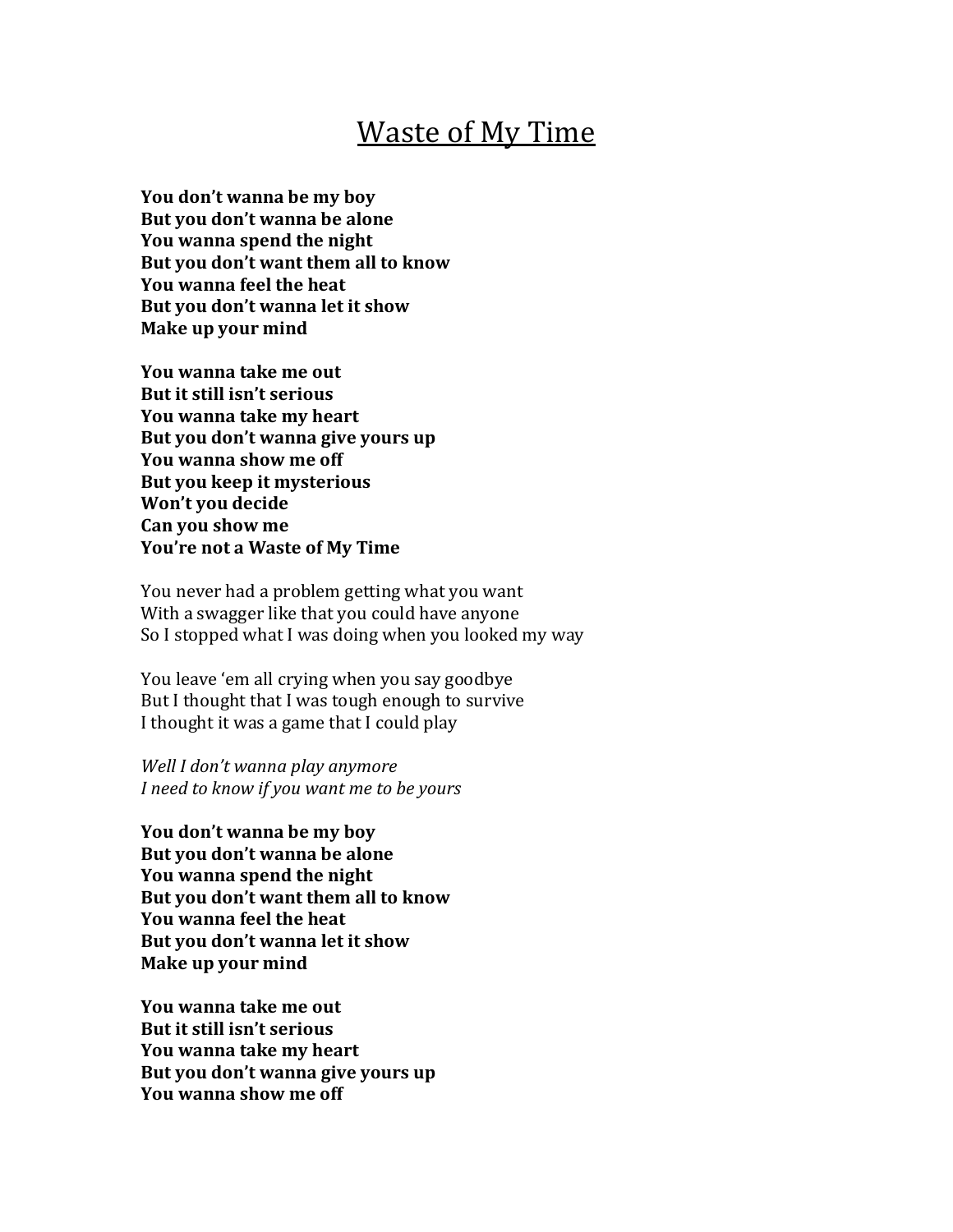**But you keep it mysterious Won't you decide Can you show me You're not a Waste of My Time** 

I think your own emotions caught you by surprise You slowly took your wall down right before my eyes You said you never met a girl like me before

So tell me to you want to be together? No I won't wait around for you forever

**You don't wanna be my boy** But you don't wanna be alone You wanna spend the night But you don't want them all to know You wanna feel the heat But you don't wanna let it show **Make up your mind** 

**You wanna take me out But it still isn't serious You wanna take my heart** But you don't wanna give yours up You wanna show me off **But you keep it mysterious Won't you decide Can you show me You're not a Waste of My Time** 

Are you scared 'cause this feels so new to you? When your emotions are out of your control If you still want me around then I will stay But if you can't make up your mind I've got to go

**Do you wanna be my boy,** Or do you wanna be alone? **You wanna spend the night** But you don't want them all to know **F' you wanna feel the heat Then you gotta let it show Make up your mind** 

**You wanna take me out, Do you wanna get serious? If you want my heart**